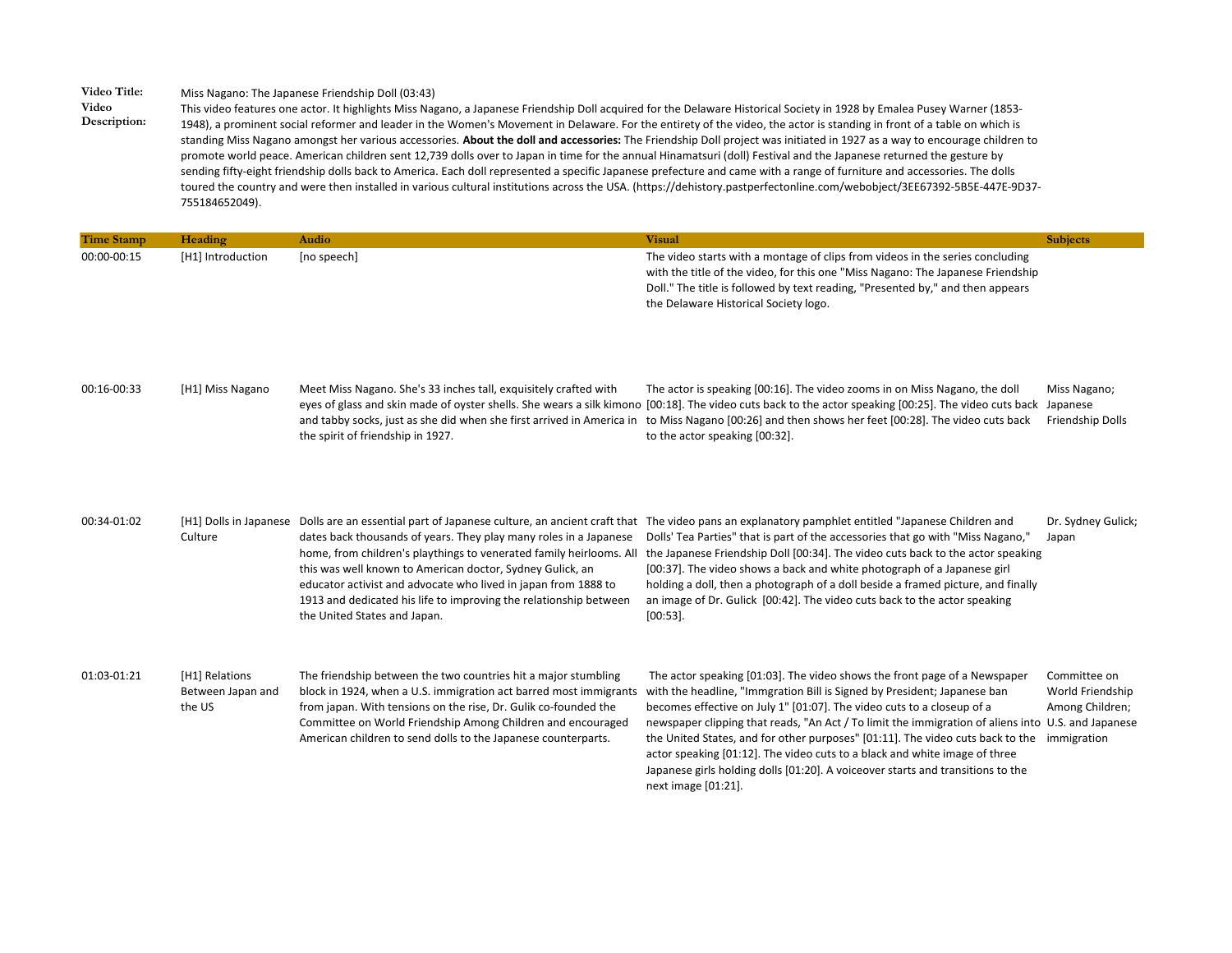01:22-01:27 [H2] Friendship Among Children

"Our goal is to implant in the minds of children ideals of good will understanding and peace among nations."

As the video transitions to another photograph of a group of American children holding dolls, a voiceover is speaking the quote [01:22].

## 01:28-2:30 [H1] American and Japanese Children Exchange Friendship Dolls

And American children came through. More than twelve thousand and accompanied by letters of goodwill just in time for the annual Girl's Day Doll Festival in March. Included among them was a doll named Rebecca, dressed in quaker style clothes created by the Sunday school class at Wilmington Friends Meeting House. Inspired by the American's gesture of friendship, the best doll makers in Japan were commissioned to craft 58 friendship dolls, each ship at the port of San Francisco, each with her own passport and bridal trousseau of folding screens, lacquer chests lanterns tea sets, and silk parasols. In Washington D.C., the dolls were greeted with poems and songs at a reception led by the Japanese ambassador and his young daughter. From D.C., the dolls traveled to New York and began a nationwide tour.

dollars arrived in Tokyo in 1927. Many dressed in handmade clothes newspaper clipping about the doll Rebecca [01:44]. The video cuts back to the Friends Meeting representing a specific Japanese city or region. The dolls arrived by https://www.flickr.com/photos/blue\_ruin\_1/15412960947) The three dolls on The video cuts back to the actor speaking [01:28]. The video shoes a actor speaking [01:50]. The video shows a black and white image of the dolls on display [02:05]. The video shows the dolls passport [02:07]. The video cuts back to the actor speaking [02:09]. The video pans laquered chests that came with the dolls [02:12]. The video cuts to show the accompanying teaset [02:14]. The video cuts back to the actor speaking [02:17]. The video shows a black and white image of the Doll Ambassadors Ceremony. [(From: their stands, from left to right, are Miss Dainippon, Miss Osaka, and Miss Yokohama. The video cuts to another black and white image of the ceremony [02: 29]. Wilmington House

02:31-03:02 [H2] Nine Friendship Dolls Stop in Delaware Wilmington Public Library. Miss Nagano was presented to the city Nine dolls visited Delaware in 1928 for a three-day stop at the by Naomi Nakano, a seven-year-old girl of Japanese descent. She and Miss Marion Kenworth, the six-year-old granddaughter of Amelia Pusey Warner. Warner was a local philanthropist and a leader in the women's movement, and she was instrumental in arranging the dolls tour stop in Wilmington.

was received on behalf of Wilmington by Mayor George W.K. Forest speaking [02:39]. The video zooms in on an image of Amelia Pusey Warner The video zooms in on a newspaper clipping with the headline, "Nine Japanese Amelia Pusey Friendship Dolls Here" [02:31]. The video cuts to a shot of the Wilmington Public Library as it looks today [02:35]. The video cuts back to the actor [02:54]. The video cuts back to the actor speaking [02:58]. The video cuts back to shots of Miss Nagano [03:02]. Warner; Wilmington Public Library

03:03-03:34 [H1] Miss Nagano Visits Her Homeland

most significant dolls ever crafted in Japan. Miss Nagano makes her Nagano [03:21]. The video cuts back to the actor speaking [03:27].home at the Delaware Historical Society, where she has been cared for and admired for almost 100 years. But she has made one return visit to her homeland. In 2003, Miss Nagano was invited to visit Japan, where she was welcomed with great fanfare, received professional restoration work, and participated in a documentary about the history of the extraordinary friendship dolls.

Today the Japanese friendship dolls are recognized as some of the The video cuts back to the actor speaking [03:15]. The video cuts back to Miss